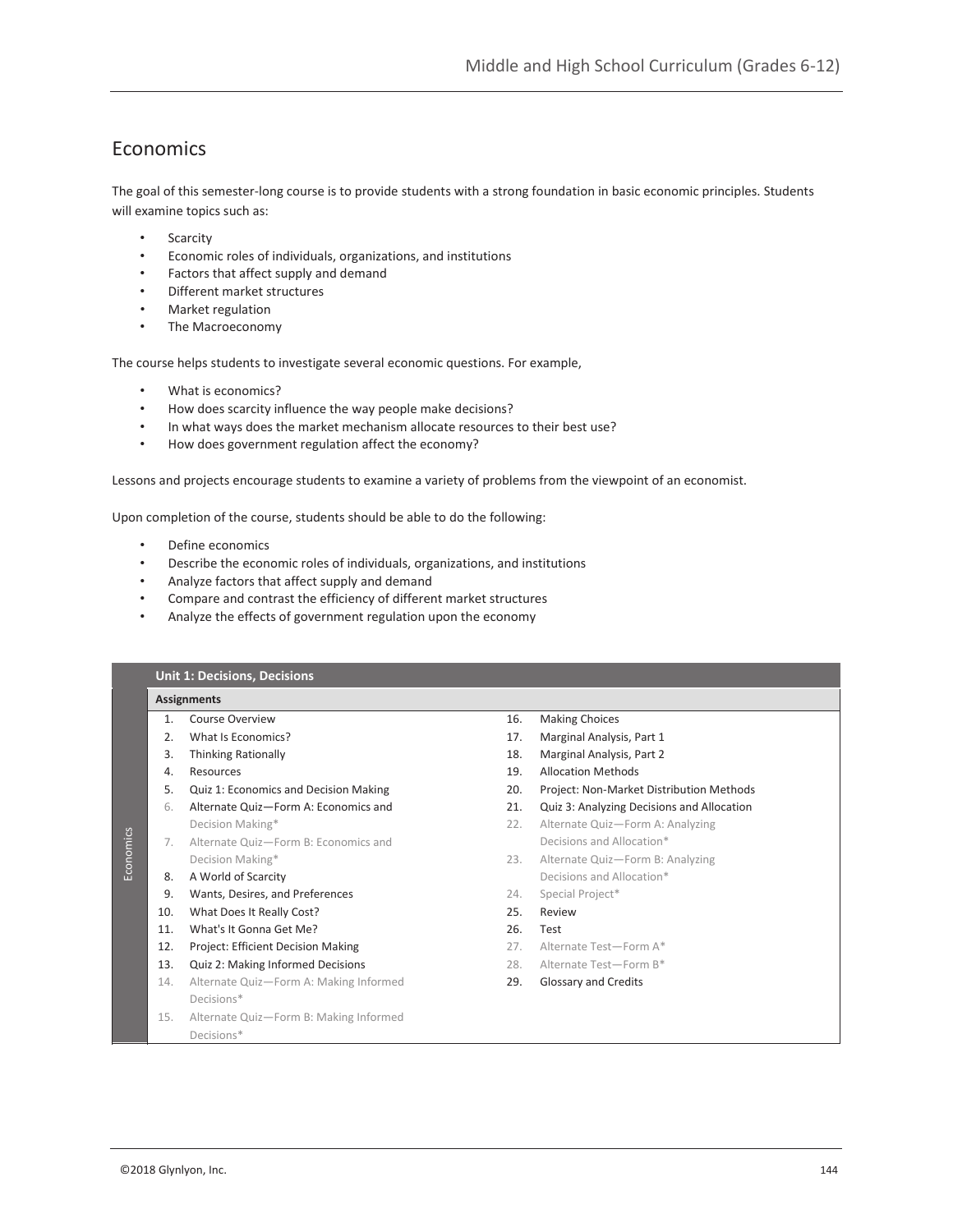|           | <b>Unit 2: Economic Rules</b> |                                                 |  |                                                      |  |  |
|-----------|-------------------------------|-------------------------------------------------|--|------------------------------------------------------|--|--|
|           | <b>Assignments</b>            |                                                 |  |                                                      |  |  |
| Economics |                               | 1. What is the Market?                          |  | 15. Alternate Quiz 2-Form B: Money and the Law*      |  |  |
|           |                               | 2. Consumers                                    |  | 16. Organizing Productive Effort                     |  |  |
|           |                               | 3. Producers                                    |  | 17. Borrow, Invest, Speculate                        |  |  |
|           |                               | 4. Labor                                        |  | 18. The Federal Government                           |  |  |
|           |                               | 5. Project: Participating in the Economy        |  | 19. The Federal Reserve                              |  |  |
|           |                               | 6. Quiz 1: Participants in the Economy          |  | 20. Quiz 3: Using and Regulating Money               |  |  |
|           |                               | 7. Alternate Quiz 1-Form A: Participants in the |  | 21. Alternate Quiz 3-Form A: Using and Regulating    |  |  |
|           |                               | Economy*                                        |  | Money*                                               |  |  |
|           |                               | 8. Alternate Quiz 1-Form B: Participants in the |  | 22. Alternate Quiz 3-Form B: Using and Regulating    |  |  |
|           |                               | Economy*                                        |  | Money*                                               |  |  |
|           |                               | 9. The Law Is on Your Side                      |  | 23. Special Project*                                 |  |  |
|           |                               | 10. It's Mine!                                  |  | 24. Review                                           |  |  |
|           |                               | 11. Is that Money?                              |  | 25. Test                                             |  |  |
|           |                               | 12. Why Use Money?                              |  | 26. Alternate Test-Form A*                           |  |  |
|           |                               | 13. Quiz 2: Money and the Law                   |  | 27. Alternate Test-Form B*                           |  |  |
|           |                               | 14. Alternate Quiz 2-Form A: Money and the Law* |  | 28. Glossary and Credits                             |  |  |
|           |                               |                                                 |  |                                                      |  |  |
|           |                               | <b>Unit 3: The Market Works</b>                 |  |                                                      |  |  |
|           | <b>Assignments</b>            |                                                 |  |                                                      |  |  |
|           |                               | 1. The Market's Use in the Economy              |  | 14. Price and Quantity                               |  |  |
|           |                               | 2. The Importance of Competition                |  | 15. Equilibrium Price and Quantity                   |  |  |
|           |                               | 3. Quiz 1: The Marketplace and Competition      |  | 16. The Meaning of Equilibrium                       |  |  |
|           |                               | 4. Alternate Quiz 1-Form A: The Marketplace and |  | 17. Project: The Equilibrium Price (Part 2)          |  |  |
|           |                               | Competition*                                    |  | 18. Quiz 3: Equilibrium, Price, and Quantity         |  |  |
| Economics |                               | 5. Alternate Quiz 1-Form B: The Marketplace and |  | 19. Alternate Quiz 3-Form A: Equilibrium, Price, and |  |  |
|           |                               | Competition*                                    |  | Quantity*                                            |  |  |
|           |                               | 6. Demand, Part 1                               |  | 20. Alternate Quiz 3-Form B: Equilibrium, Price, and |  |  |
|           |                               | 7. Demand, Part 2                               |  | Quantity*                                            |  |  |
|           |                               | 8. Project: The Equilibrium Price (Part 1)      |  | 21. Special Project*                                 |  |  |
|           |                               | 9. Supply, Part 1                               |  | 22. Review                                           |  |  |
|           |                               | 10. Supply, Part 2                              |  | 23. Test                                             |  |  |
|           |                               | 11. Quiz 2: Supply and Demand                   |  | 24. Alternate Test-Form A*                           |  |  |
|           |                               |                                                 |  |                                                      |  |  |
|           |                               | 12. Alternate Quiz 2-Form A: Supply and Demand* |  | 25. Alternate Test-Form B*                           |  |  |